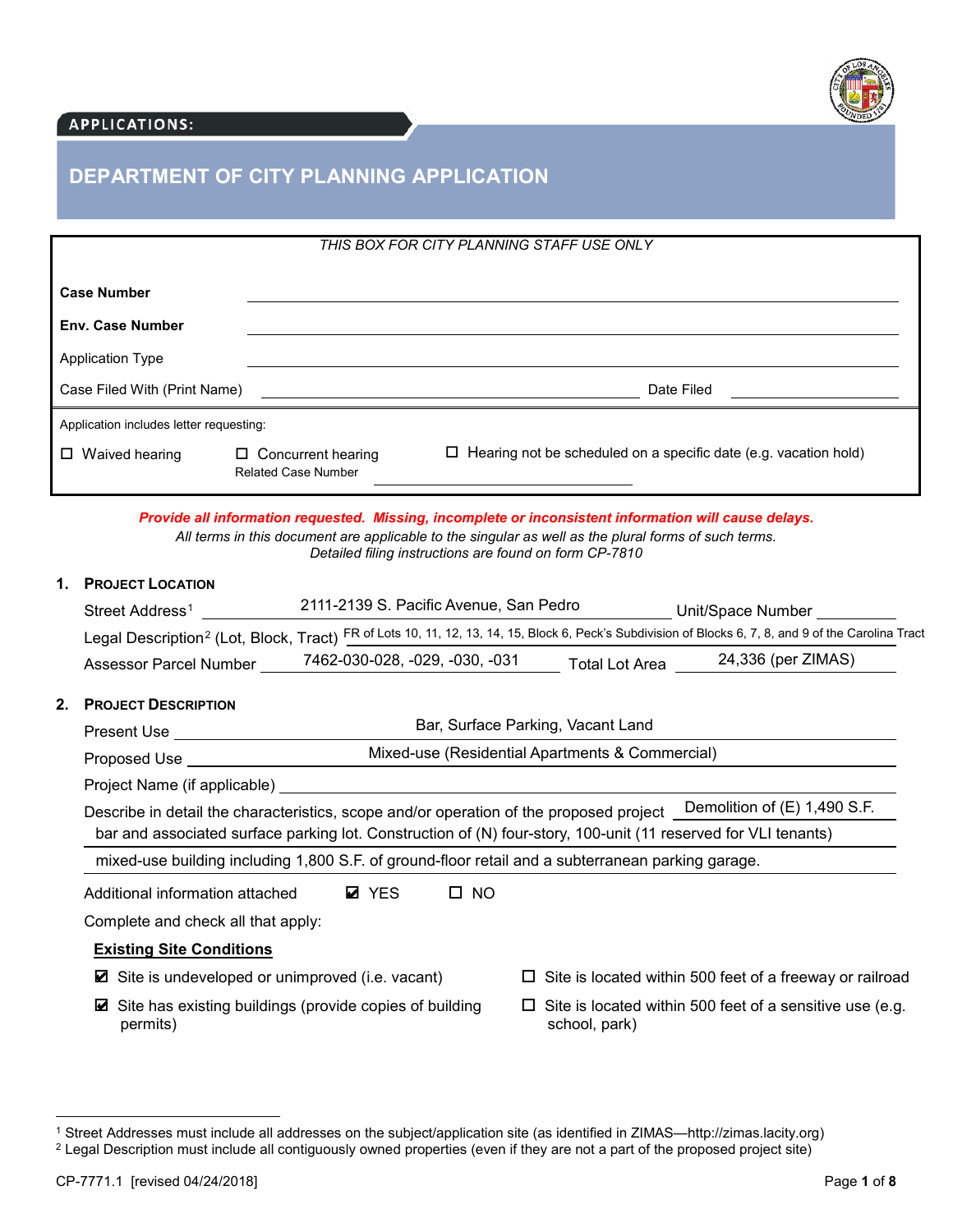| $\Box$ Site is/was developed with use that could release |
|----------------------------------------------------------|
| hazardous materials on soil and/or groundwater (e.g.     |
| dry cleaning, gas station, auto repair, industrial)      |

### **Proposed Project Information**

- (Check all that apply or could apply)
- 
- 
- 
- 
- Grading
- Removal of any on-site tree
- Removal of any street tree 
→ Phased project
- $\square$  Site has special designation (e.g. National Historic Register, Survey LA)
- $\Box$  Removal of protected trees on site or in the public right of way
- Demolition of existing buildings/structures New construction: 77,945 square feet 77,945
- $\Box$  Relocation of existing buildings/structures  $\Box$  Accessory use (fence, sign, wireless, carport, etc.)
- $\Box$  Interior tenant improvement  $\Box$  Exterior renovation or alteration
- $\Box$  Additions to existing buildings  $\Box$  Change of use  $\underline{\text{and/or}}$  hours of operation
	- $\Box$  Haul Route
	- $\square$  Uses or structures in public right-of-way
	-

## **Housing Component Information**

| <b>Number of Residential Units:</b>                       | Existing          | - Demolish(ed) <sup>3</sup> | $\mathbf{U}$ | + Adding $100 =$ Total         |             | 100 |
|-----------------------------------------------------------|-------------------|-----------------------------|--------------|--------------------------------|-------------|-----|
| Number of Affordable Units <sup>4</sup>                   | Existing          | $-$ Demolish(ed)            |              | + Adding $11$ = Total          |             | -11 |
| Number of Market Rate Units                               | Existing $\sigma$ | $-$ Demolish(ed)            |              | + Adding <sup>89</sup> = Total |             | 89  |
| Mixed Use Projects, Amount of Non-Residential Floor Area: |                   |                             |              | 1,800                          | square feet |     |

## **Public Right-of-Way Information**

| Have you submitted the Planning Case Referral Form to BOE? (required) $\boxtimes$ YES $\Box$ NO  |     |
|--------------------------------------------------------------------------------------------------|-----|
| Is your project required to dedicate land to the public right-of-way? $\square$ YES $\square$ NO |     |
| If so, what is/are your dedication requirement(s)? $0$ ft.                                       |     |
| If you have dedication requirements on multiple streets, please indicate:                        | N/A |

### **3. ACTION(S) REQUESTED**

Provide the Los Angeles Municipal Code (LAMC) Section that authorizes the request and (if applicable) the LAMC Section or the Specific Plan/Overlay Section from which relief is sought; follow with a description of the requested action.

| Does the project include Multiple Approval Requests per LAMC 12.36? | <b>Ø</b> YES | $\Box$ NO |
|---------------------------------------------------------------------|--------------|-----------|
|---------------------------------------------------------------------|--------------|-----------|

|                                                          | 12.24 U.26                                                                       |
|----------------------------------------------------------|----------------------------------------------------------------------------------|
|                                                          | Code Section from which relief is requested (if any): __________________________ |
| <b>Action Requested, Narrative:</b>                      | Conditional Use for a Density Bonus Greater Than LAMC Section 12.22 A.25.        |
| <b>Authorizing Code Section Authorizing Code Section</b> | 12.22 A.25                                                                       |
|                                                          | Code Section from which relief is requested (if any): __________________________ |
| <b>Action Requested, Narrative:</b>                      | Density Bonus project compliance review.                                         |
|                                                          |                                                                                  |

Additional Requests Attached **Ø** YES □ NO **Ø** YES

l

<sup>3</sup> Number of units to be demolished and/or which have been demolished within the last five (5) years.

<sup>4</sup> As determined by the Housing and Community Investment Department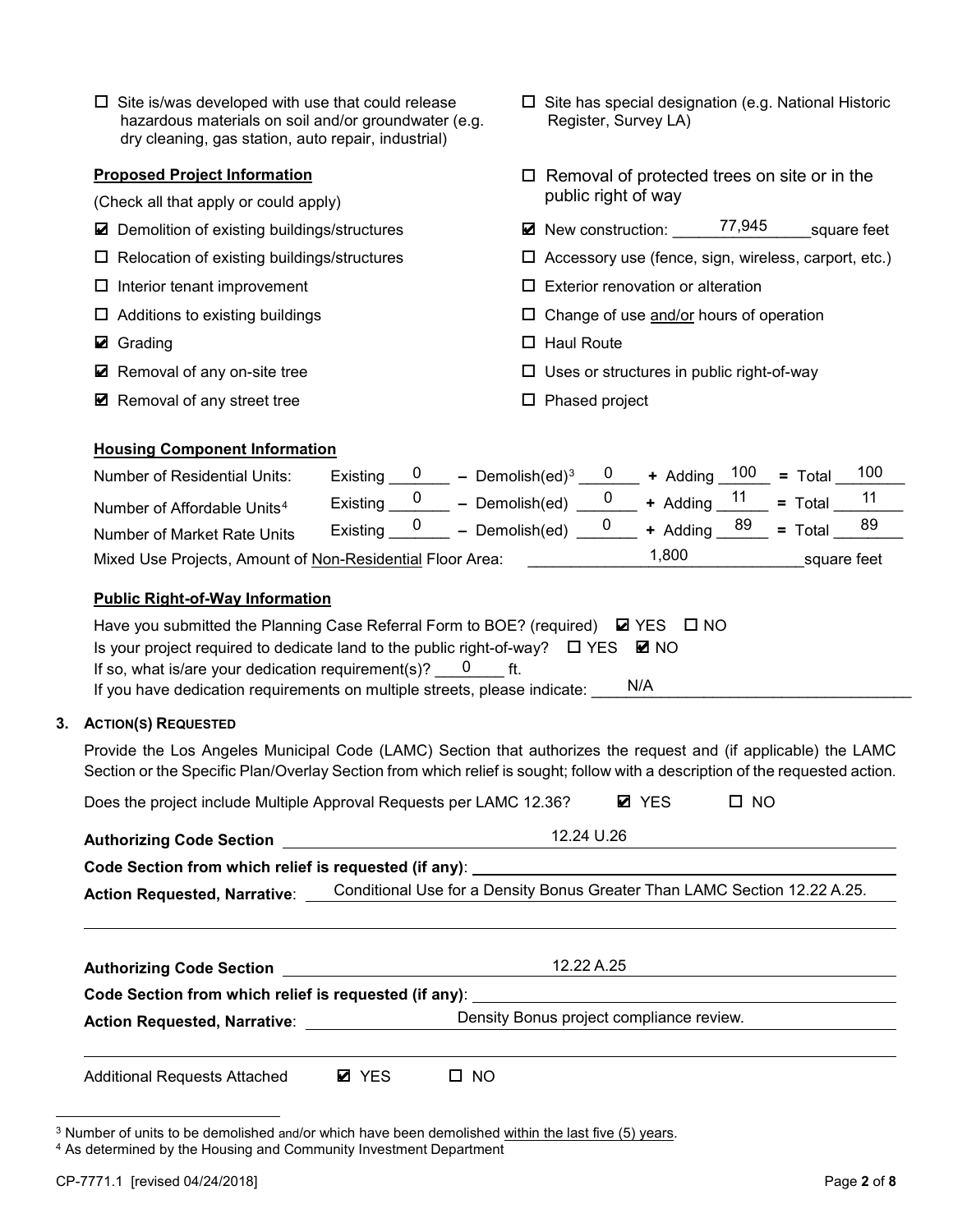# **REQUESTED ENTITLEMENTS**

2111-2139 S. PACIFIC AVENUE

- 1. **Conditional Use (CU) pursuant to LAMC Section 12.24 U.26** Request is for a Conditional Use approval to allow a  $47.5\%$  Density Bonus via the provision of additional dwelling units reserved for Very Low Income tenants, in lieu of the maximum Density Bonus allowable under LAMC Section 12.22 A.25.
- 2. **Density Bonus (DB) pursuant to LAMC Section 12.22 A.25** Request is for a Density Bonus along with three off-menu incentives and one waiver of development standard:
	- a. Height increase from two-stories and 30-feet to four-stories and 45.5-feet
	- b. FAR increase from 1.5 to 3.26
	- c. Residential automobile parking requirement reduction from 121-stalls to 80stalls
	- d. Waive LAMC Section 12.21 C.6 (b) to allow a commercial loading zone to be provided within a subterranean parking garage rather than at-grade abutting an alley
- 3. **Site Plan Review (SPR) pursuant to LAMC Section 16.05** Request is for Site Plan Review for a 100-unit density bonus project with a base density greater than 50 dwelling units.
- 4. Redevelopment Plan Project Compliance (RDP) pursuant to LAMC Section **11.5.14** – Request is for a Redevelopment Plan Project Compliance for a project located within the Pacific Corridor Redevelopment Plan.
- 5. Categorical Exemption (CE) pursuant to CEQA Guidelines Section 15300 -Request is for a Class 32 "Urban Infill" Categorical Exemption for the project's required CEQA clearance.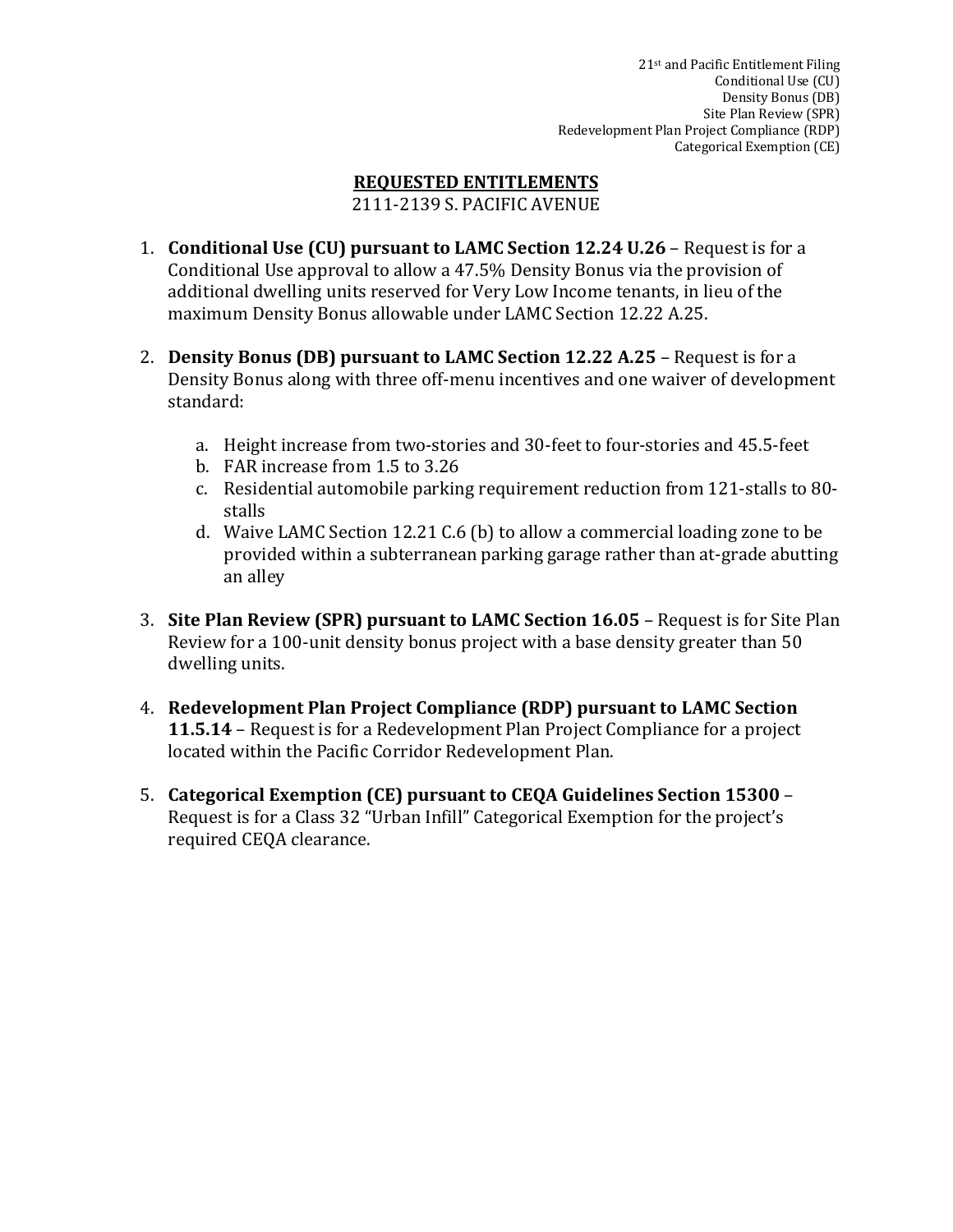# 4. RELATED DEPARTMENT OF CITY PLANNING CASES

| Are there previous or pending cases/decisions/environmental clearances on the project site? $\square$ YES $\square$ NO |  |
|------------------------------------------------------------------------------------------------------------------------|--|
| If YES, list all case number(s)                                                                                        |  |

If the application/project is directly related to one of the above cases, list the pertinent case numbers below and complete/check all that apply (provide copy).

| Case No.                                                                     | Ordinance No.:                                                                                                                 |       |             |
|------------------------------------------------------------------------------|--------------------------------------------------------------------------------------------------------------------------------|-------|-------------|
| $\Box$ Condition compliance review                                           | $\Box$ Clarification of Q (Qualified) classification                                                                           |       |             |
| $\Box$ Modification of conditions                                            | $\Box$ Clarification of D (Development Limitations) classification                                                             |       |             |
| $\Box$ Revision of approved plans                                            | $\Box$ Amendment to T (Tentative) classification                                                                               |       |             |
| $\Box$ Renewal of entitlement                                                |                                                                                                                                |       |             |
| $\Box$ Plan Approval subsequent to Master Conditional Use                    |                                                                                                                                |       |             |
|                                                                              | For purposes of environmental (CEQA) analysis, is there intent to develop a larger project?                                    | □ YES | <b>⊠</b> NO |
| Have you filed, or is there intent to file, a Subdivision with this project? |                                                                                                                                | □ YES | <b>☑</b> NO |
|                                                                              | If YES, to either of the above, describe the other parts of the projects or the larger project below, whether or not currently |       |             |
| filed with the City:                                                         |                                                                                                                                |       |             |

#### 5. RELATED DOCUMENTS / REFERRALS

To help assigned staff coordinate with other Departments that may have a role in the proposed project, please provide a copy of any applicable form and reference number if known.

| а. |                                                                                                                                                                                                                                      | CP-2150                                  |
|----|--------------------------------------------------------------------------------------------------------------------------------------------------------------------------------------------------------------------------------------|------------------------------------------|
| b. | Geographic Project Planning Referral [1942] [2012] [2012] [2012] [2012] [2012] [2012] [2012] [2012] [2012] [20                                                                                                                       | Included.                                |
| C. |                                                                                                                                                                                                                                      | Included.                                |
| d. |                                                                                                                                                                                                                                      | Included.                                |
| е. |                                                                                                                                                                                                                                      | N/A                                      |
| f. | Unpermitted Dwelling Unit (UDU) Inter-Agency Referral Form _____________________                                                                                                                                                     | N/A                                      |
| g. |                                                                                                                                                                                                                                      | N/A                                      |
| h. |                                                                                                                                                                                                                                      | N/A                                      |
| Τ. | <b>Expedite Fee Agreement</b>                                                                                                                                                                                                        | N/A                                      |
| Ŀ  | Department of Transportation (DOT) Referral Form _______________________________                                                                                                                                                     | Included.                                |
| k. | Bureau of Engineering (BOE) Planning Case Referral Form (PCRF) _________________                                                                                                                                                     | Included.                                |
| L. |                                                                                                                                                                                                                                      | N/A                                      |
|    |                                                                                                                                                                                                                                      | Included.                                |
| n. | Hillside Referral Form <b>contract to the contract of the contract of the contract of the contract of the contract of the contract of the contract of the contract of the contract of the contract of the contract of the contra</b> | N/A                                      |
| О. | Low Impact Development (LID) Referral Form (Storm water Mitigation) ____________                                                                                                                                                     | Included.                                |
| D. | Proof of Filing with the Housing and Community Investment Department ______________________________                                                                                                                                  | Included.                                |
|    | q. Are there any recorded Covenants, affidavits or easements on this property?                                                                                                                                                       | $\Box$ YES (provide copy) $\boxtimes$ NO |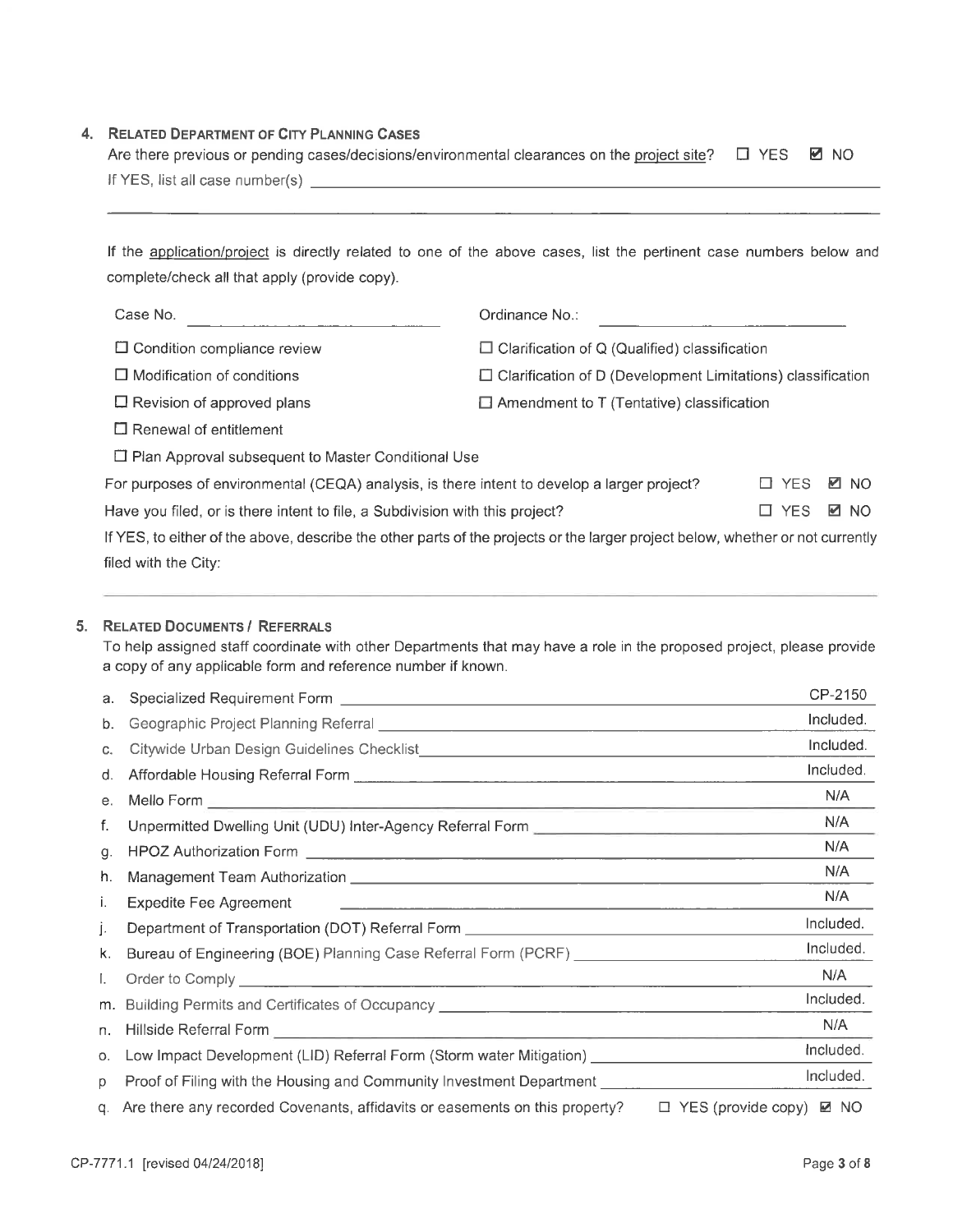### PROJECT TEAM INFORMATION (Complete all applicable fields)

| RKD 2111 PACIFIC, LLC<br>1601 N. Sepulveda Blvd.<br>Unit/Space Number #798<br>Address:<br>City<br>Are you in escrow to purchase the subject property?<br>$\square$ NO<br><b>Z</b> YES<br><b>Property Owner of Record</b> $\Box$ Same as applicant $\Box$ Different from applicant<br>Name (if different from applicant) <b>All and Street and Street All and Street All and Street All and Street All and Street All and Street All and Street All and Street All and Street All and Street All and Street All and St</b><br>Address<br>City<br>Jonathan Lonner, Kristen Lonner, Josh Guyer, Dave Zohn<br>Agent/Representative name ___________<br>Burns & Bouchard, Inc.<br>9619 National Blvd. Unit/Space Number<br>Address:<br>Los Angeles State CA Zip: 30034<br>City<br><u> Alexandria (m. 1858)</u><br>310-802-4261 E-mail: <i>ilonner@burnsbouchard.com</i> | 90266 |
|--------------------------------------------------------------------------------------------------------------------------------------------------------------------------------------------------------------------------------------------------------------------------------------------------------------------------------------------------------------------------------------------------------------------------------------------------------------------------------------------------------------------------------------------------------------------------------------------------------------------------------------------------------------------------------------------------------------------------------------------------------------------------------------------------------------------------------------------------------------------|-------|
|                                                                                                                                                                                                                                                                                                                                                                                                                                                                                                                                                                                                                                                                                                                                                                                                                                                                    |       |
|                                                                                                                                                                                                                                                                                                                                                                                                                                                                                                                                                                                                                                                                                                                                                                                                                                                                    |       |
|                                                                                                                                                                                                                                                                                                                                                                                                                                                                                                                                                                                                                                                                                                                                                                                                                                                                    |       |
|                                                                                                                                                                                                                                                                                                                                                                                                                                                                                                                                                                                                                                                                                                                                                                                                                                                                    |       |
|                                                                                                                                                                                                                                                                                                                                                                                                                                                                                                                                                                                                                                                                                                                                                                                                                                                                    |       |
|                                                                                                                                                                                                                                                                                                                                                                                                                                                                                                                                                                                                                                                                                                                                                                                                                                                                    |       |
|                                                                                                                                                                                                                                                                                                                                                                                                                                                                                                                                                                                                                                                                                                                                                                                                                                                                    |       |
|                                                                                                                                                                                                                                                                                                                                                                                                                                                                                                                                                                                                                                                                                                                                                                                                                                                                    |       |
|                                                                                                                                                                                                                                                                                                                                                                                                                                                                                                                                                                                                                                                                                                                                                                                                                                                                    |       |
|                                                                                                                                                                                                                                                                                                                                                                                                                                                                                                                                                                                                                                                                                                                                                                                                                                                                    |       |
|                                                                                                                                                                                                                                                                                                                                                                                                                                                                                                                                                                                                                                                                                                                                                                                                                                                                    |       |
|                                                                                                                                                                                                                                                                                                                                                                                                                                                                                                                                                                                                                                                                                                                                                                                                                                                                    |       |
|                                                                                                                                                                                                                                                                                                                                                                                                                                                                                                                                                                                                                                                                                                                                                                                                                                                                    |       |
|                                                                                                                                                                                                                                                                                                                                                                                                                                                                                                                                                                                                                                                                                                                                                                                                                                                                    |       |
|                                                                                                                                                                                                                                                                                                                                                                                                                                                                                                                                                                                                                                                                                                                                                                                                                                                                    |       |
|                                                                                                                                                                                                                                                                                                                                                                                                                                                                                                                                                                                                                                                                                                                                                                                                                                                                    |       |
|                                                                                                                                                                                                                                                                                                                                                                                                                                                                                                                                                                                                                                                                                                                                                                                                                                                                    |       |
| Other (Specify Architect, Engineer, CEQA Consultant etc.) <b>COMENT:</b> A set of the set of the set of the set of the set of the set of the set of the set of the set of the set of the set of the set of the set of the set of th                                                                                                                                                                                                                                                                                                                                                                                                                                                                                                                                                                                                                                |       |
|                                                                                                                                                                                                                                                                                                                                                                                                                                                                                                                                                                                                                                                                                                                                                                                                                                                                    |       |
|                                                                                                                                                                                                                                                                                                                                                                                                                                                                                                                                                                                                                                                                                                                                                                                                                                                                    |       |
| Address:                                                                                                                                                                                                                                                                                                                                                                                                                                                                                                                                                                                                                                                                                                                                                                                                                                                           |       |
| City                                                                                                                                                                                                                                                                                                                                                                                                                                                                                                                                                                                                                                                                                                                                                                                                                                                               |       |
|                                                                                                                                                                                                                                                                                                                                                                                                                                                                                                                                                                                                                                                                                                                                                                                                                                                                    |       |
| <b>Primary Contact for Project Information</b><br>$\Box$ Owner<br>$\Box$ Applicant                                                                                                                                                                                                                                                                                                                                                                                                                                                                                                                                                                                                                                                                                                                                                                                 |       |
| (select only one)<br>■ Agent/Representative<br>$\Box$ Other                                                                                                                                                                                                                                                                                                                                                                                                                                                                                                                                                                                                                                                                                                                                                                                                        |       |

To ensure notification of any public hearing as well as decisions on the project, make sure to include an individual mailing label for each member of the project team in both the Property Owners List, and the Abutting Property Owners List.

<sup>&</sup>lt;sup>5</sup> An applicant is a person with a lasting interest in the completed project such as the property owner or a lessee/user of a project. An applicant is not someone filing the case on behalf of a client (i.e. usually not the agent/representative).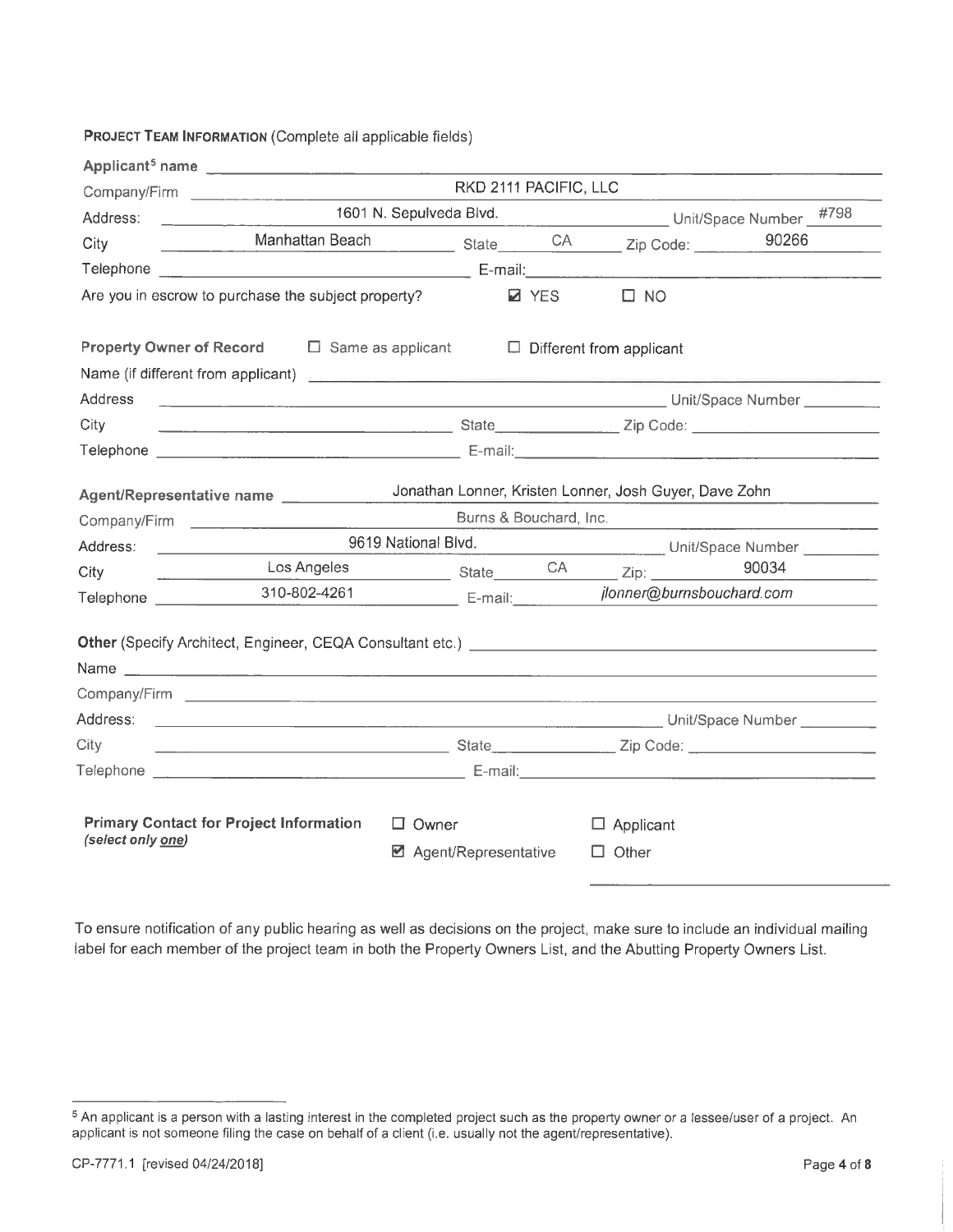- 7. PROPERTY OWNER AFFIDAVIT. Before the application can be accepted, the owner of each property involved must provide a notarized signature to verify the application is being filed with their knowledge. Staff will confirm ownership based on the records of the City Engineer or County Assessor. In the case of partnerships, corporations, LLCs or trusts the agent for service of process or an officer of the ownership entity so authorized may sign as stipulated below.
	- ¥ Ownership Disclosure. If the property is owned by a partnership, corporation, LLC or trust, a disclosure identifying the agent for service or process or an officer of the ownership entity must be submitted. The disclosure must list the names and addresses of the principal owners (25% interest or greater). The signatory must appear in this list of names. A letter of authorization, as described below, may be submitted provided the signatory of the letter is included in the Ownership Disclosure. Include a copy of the current partnership agreement, corporate articles, or trust document as applicable.
	- Letter of Authorization (LOA). A LOA from a property owner granting someone else permission to sign the application form may be provided if the property is owned by a partnership, corporation. LLC or trust or in rare circumstances when an individual property owner is unable to sign the application form. To be considered for acceptance, the LOA must indicate the name of the person being authorized the file, their relationship to the owner or project, the site address, a general description of the type of application being filed and must also include the language in items A-D below. In the case of partnerships, corporations, LLCs or trusts the LOA must be signed and notarized by the authorized signatory as shown on the Ownership Disclosure or in the case of private ownership by the property owner. Proof of Ownership for the signatory of the LOA must be submitted with said letter.
	- Grant Deed. Provide a Copy of the Grant Deed If the ownership of the property does not match City Records and/or if the application is for a Coastal Development Permit. The Deed must correspond exactly with the ownership listed on the application.
	- Multiple Owners. If the property is owned by more than one individual (e.g. John and Jane Doe or Mary Smith and Mark Jones) notarized signatures are required of all owners.
	- a. I hereby certify that I am the owner of record of the herein previously described property located in the City of Los Angeles which is involved in this application or have been empowered to sign as the owner on behalf of a partnership, corporation, LLC or trust as evidenced by the documents attached hereto.
	- b. I hereby consent to the filing of this application on my property for processing by the Department of City Planning.
	- c. I understand if the application is approved, as a part of the process the City will apply conditions of approval which may be my responsibility to satisfy including, but not limited to, recording the decision and all conditions in the County Deed Records for the property.
	- d. By my signature below, I declare under penalty of perjury under the laws of the State of California that the foregoing statements are true and correct

Property Owner's signatures must be signed/notarized in the presence of a Notary Public.

|             | The City requires an original signature from the property owner with the "wet" notary stamp.<br>A Notary Ackpowledgement is available for your convenience on following page. |                                                                                                                                                                                                                                |
|-------------|-------------------------------------------------------------------------------------------------------------------------------------------------------------------------------|--------------------------------------------------------------------------------------------------------------------------------------------------------------------------------------------------------------------------------|
| Signature _ |                                                                                                                                                                               | $/$ - ,<br>Date                                                                                                                                                                                                                |
|             | Print Name $ADAM$ $ONe$ $l$                                                                                                                                                   |                                                                                                                                                                                                                                |
|             |                                                                                                                                                                               | Date and the state of the state of the state of the state of the state of the state of the state of the state of the state of the state of the state of the state of the state of the state of the state of the state of the s |
| Print Name  |                                                                                                                                                                               |                                                                                                                                                                                                                                |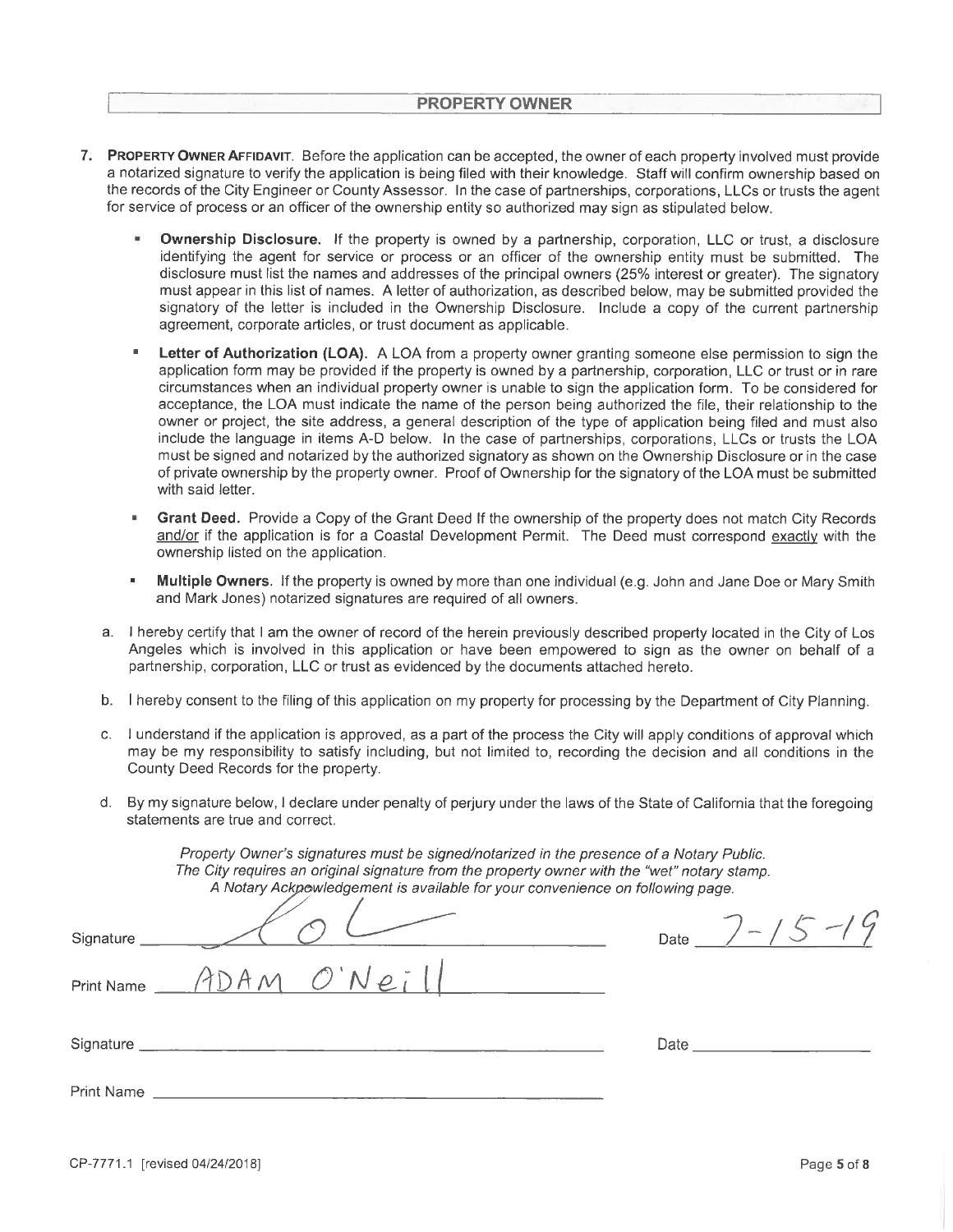#### California All-Purpose Acknowledgement

#### Civil Code ' 1189

A notary public or other officer completing this certificate verifies only the identity of the individual who signed the document, to which this certificate is attached, and not the truthfulness, accuracy, or validity of that document.

State of California

| County of                               | Los Angeles  |                                                |                                          |     |
|-----------------------------------------|--------------|------------------------------------------------|------------------------------------------|-----|
| on $\n  Ju$ $\sqrt{5}$ $\frac{3019}{7}$ |              | before me, Bryan Philip Palmer, Notary Public, | (Insert Name of Notary Public and Title) |     |
| personally appeared                     | ADAM O'Neill |                                                |                                          | who |

proved to me on the basis of satisfactory evidence to be the person(s) whose name(s) is/are subscribed to the within instrument and acknowledged to me that he/she/they executed the same in his/her/their authorized capacity(ies), and that by his/her/their signature(s) on the instrument the person(s), or the entity upon behalf on which the person(s) acted, executed the instrument.

I certify under PENALTY OF PERJURY under the laws of the State of California that the foregoing paragraph is true and correct.

WITNESS my hand and official seal.

Mm Tlijs Sau (Seal)

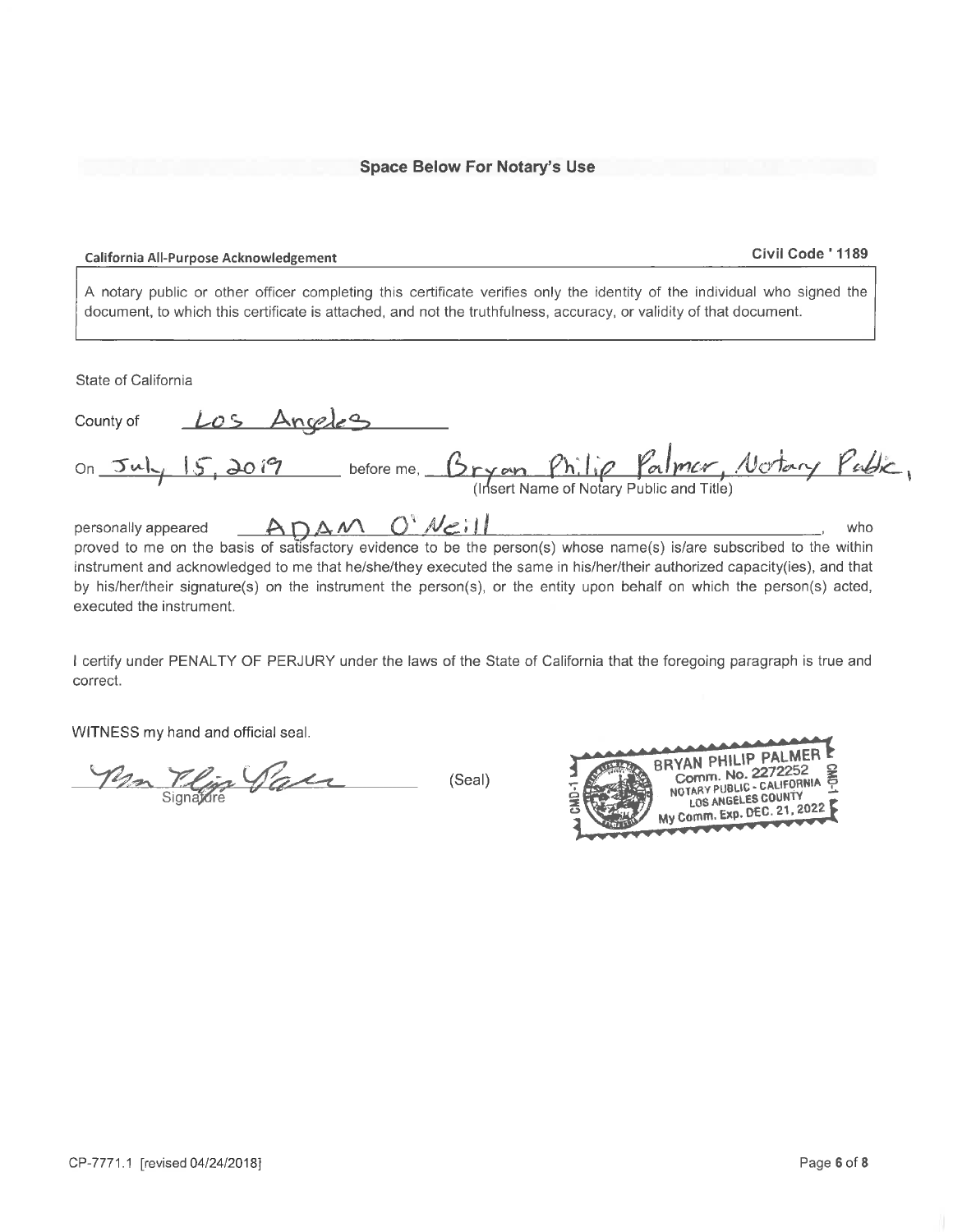- 8. APPLICANT DECLARATION. A separate signature from the applicant, whether they are the property owner or not, attesting to the following, is required before the application can be accepted.
	- a. I hereby certify that the information provided in this application, including plans and other attachments, is accurate and correct to the best of my knowledge. Furthermore, should the stated information be found false or insufficient to fulfill the requirements of the Department of City Planning, I agree to revise the information as appropriate.
	- b. I hereby certify that I have fully informed the City of the nature of the project for purposes of the California Environmental Quality Act (CEQA) and have not submitted this application with the intention of segmenting a larger project in violation of CEQA. I understand that should the City determine that the project is part of a larger project for purposes of CEQA, the City may revoke any approvals and/or stay any subsequent entitlements or permits (including certificates of occupancy) until a full and complete CEQA analysis is reviewed and appropriate CEQA clearance is adopted or certified.
	- c. I understand that the environmental review associated with this application is preliminary, and that after further evaluation, additional reports, studies, applications and/or fees may be required. .
	- d. I understand and agree that any report, study, map or other information submitted to the City in furtherance of this application will be treated by the City as public records which may be reviewed by any person and if requested, that a copy will be provided by the City to any person upon the payment of its direct costs of duplication.
	- e. I understand that the burden of proof to substantiate the request is the responsibility of the applicant. Additionally, I understand that planning staff are not permitted to assist the applicant or opponents of the project in preparing arguments for or against a request.
	- f. I understand that there is no guarantee, expressed or implied, that any permit or application will be granted. I understand that each matter must be carefully evaluated and that the resulting recommendation or decision may be contrary to a position taken or implied in any preliminary discussions.
	- g. I understand that if this application is denied, there is no refund of fees paid.
	- I understand and agree to defend, indemnify, and hold harmless, the City, its officers, agents, employees, and i. volunteers (collectively "City), from any and all legal actions, claims, or proceedings (including administrative or alternative dispute resolution (collectively "actions"), arising out of any City process or approval prompted by this Action, either in whole or in part. Such actions include but are not limited to: actions to attack, set aside, void, or otherwise modify, an entitlement approval, environmental review, or subsequent permit decision; actions for personal or property damage; actions based on an allegation of an unlawful pattern and practice; inverse condemnation actions; and civil rights or an action based on the protected status of the petitioner or claimant under state or federal law (e.g. ADA or Unruh Act). I understand and agree to reimburse the City for any and all costs incurred in defense of such actions. This includes, but it not limited to, the payment of all court costs and attorneys' fees, all judgments or awards, damages, and settlement costs. The indemnity language in this paragraph is intended to be interpreted to the broadest extent permitted by law and shall be in addition to any other indemnification language agreed to by the applicant.
	- By my signature below, I declare under penalty of perjury, under the laws of the State of California, that all i. statements contained in this application and any accompanying documents are true and correct, with full knowledge that all statements made in this application are subject to investigation and that any false or dishonest answer to any question may be grounds for denial or subsequent revocation of license or permit.

The City requires an original signature from the applicant. The applicant's signature below does not need to be notarized.

| Signature:  |                 | 7.15.2019<br>Date: $\_\_$ |
|-------------|-----------------|---------------------------|
| Print Name: | 上<br><b>BAN</b> |                           |